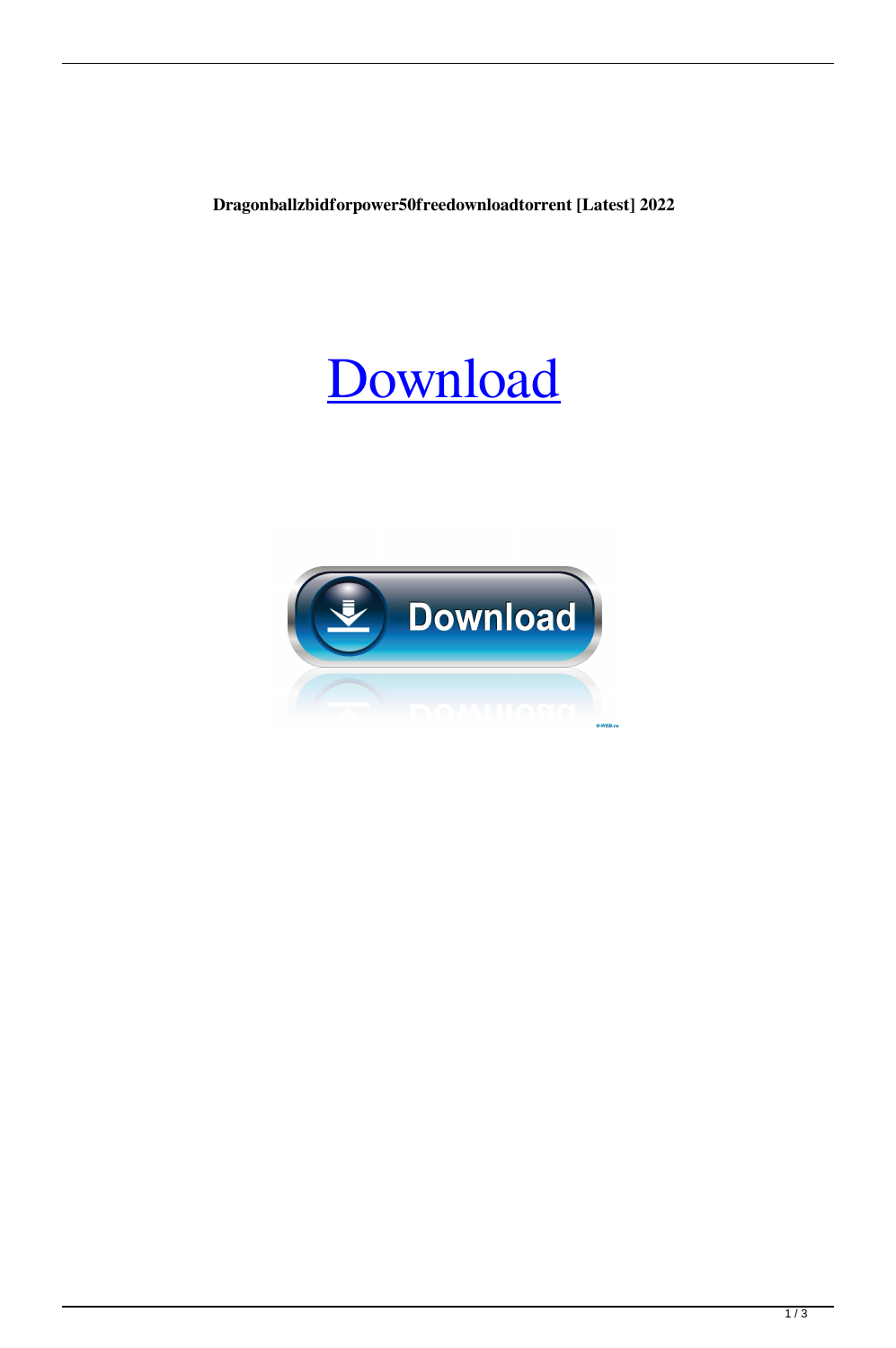The site also features a search engine that lets you search games and their data by gameplay, characters and so on. The home page also offers a list of the world's best games and a link to its "Favorites" feature.The invention relates to a device for the primary control of the drive of a rotor that rotates a driven gear in a secondary control device comprising a cam-follower transmission, which comprises a rotor, which is movable in axial direction relative to a housing with the driven gear, and which transmits the movement of the rotor to the driven gear via a first cam-follower transmission. A device of this kind is known from DE 40 30 056 A1. The rotor of the primary control is here guided through a displaceable guide and carries a first cam-follower transmission. The first camfollower transmission is mounted in a housing, which is displaceable by a drive cylinder against the rotor. The rotor in this case forms the driven gear. The control device has a secondary control device comprising a cam-follower transmission, which is mounted in the housing and which transmits the movement of a second cam-follower transmission to a gear wheel, which meshes with the driven gear. This cam-follower transmission is movable by a housing drive in the axial direction relative to the first cam-follower transmission. From the document FR 2 491 343 A1 a device is known in which the primary control is supplied with an electric current by a main drive unit, and the driven gear is driven by the motor with a drive motor via a secondary control device. The problem addressed by the invention is to propose a device that can be more easily manufactured and installed and has greater functional reliability. For this purpose, a device of the kind mentioned in the opening paragraph is characterized in that a motor-gear drive with a motor and a gear wheel is associated with the rotor and that the motor is used as drive motor for the rotor. The advantages achieved by the invention are that the device can be manufactured more easily and is of greater functional reliability. In particular, this also makes it possible for the primary control to be used as a safety system for the installation. For example, a rotor that has become unfastened can be driven by the motor, thus automatically deactivating the drive of the driven gear and consequently the power transmission to a working machine. In this case, the installation is secure.List of UK R&B Sing